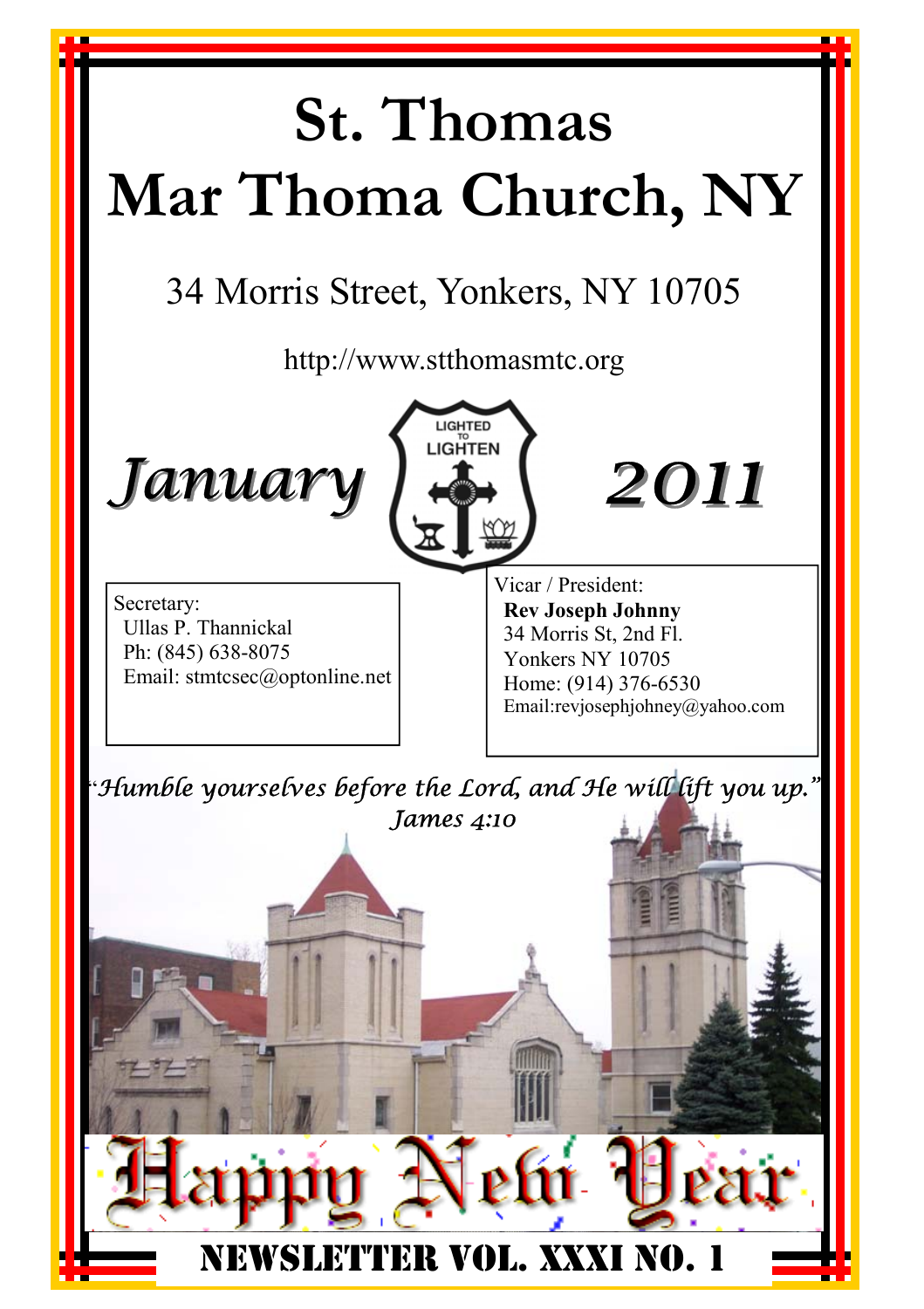| <b>Date</b>                                            | Time                    | Worship                                                                                                              |
|--------------------------------------------------------|-------------------------|----------------------------------------------------------------------------------------------------------------------|
| Sun, Jan 2                                             | $9:00$ am<br>$10:30$ am | Praise & Worship (Malayalam), Bible Class<br>Holy Communion Service, English                                         |
| Sun, Jan 9                                             | $9:00$ am<br>$10:30$ am | Praise & Worship (Malayalam), Intercessory Prayer<br>Holy Communion Service, English                                 |
| Sun, Jan 16                                            | $9:30$ am<br>$10:30$ am | Praise & Worship (Malayalam), Bible Class<br>Holy Communion Service, Malayalam                                       |
| Sun, Jan 23<br><b>Parish Day</b><br><b>Celebration</b> | $9:30$ am<br>$10:30$ am | Praise & Worship (Malayalam), Bible Class<br>Holy Communion Service, Malayalam<br><b>Parish Day (Public Meeting)</b> |
| Sun, Jan 30                                            | $9:30$ am<br>$10:30$ am | Praise & Worship (Malayalam), Bible Class<br>Holy Communion, English                                                 |

#### **WORSHIP SERVICE SCHEDULE**

#### **MAR THOMA SYRIAN CHURCH OF MALABAR LECTIONARY CHRISTIAN YEAR — 2011 JANUARY**

| <b>Date</b> | 1st Lesson    | 2nd Lesson     | <b>Epistle</b> | <b>Gospel</b>      |
|-------------|---------------|----------------|----------------|--------------------|
| Sun, Jan 2  | Isa, 61:1-11  | Acts. 20:17-26 | 2 Tim. 2:1-10  | St. Mat. 16:9-18   |
| Sun, Jan 9  | Dan. 1:1-13   | Rev. 3:1-6     | Rom. 13:8-14   | St. John. 15:1-8   |
| Sun, Jan 16 | Gen. 13:1-18  | 1 Tim. 6:3-12  | Phil. 3:7-16   | St. Mark. 10:17-22 |
| Sun, Jan 23 | $Isa. 60:1-9$ | Rev. 7:9-17    | Eph. 4:1-8     | St. John. 17:20-26 |
| Sun, Jan 30 | Gen. 1:26-31  | Rev. 21:1-17   | Col. 1:15-23   | St. Luke. 12:22-31 |

#### **IMPORTANT DAYS IN SABHA/DIOCESAN CALENDAR**

| <b>Date</b> | <b>Importance of the Day</b>                          |
|-------------|-------------------------------------------------------|
| Sun, Jan 2  | Gospel for All (Outside Kerala Mission)               |
|             | Sun, Jan 9 Temperance Day- "Experience of New Life"   |
|             | Sun, Jan 16 Faith that transcends "Prosperity Gospel" |
|             | Sun, Jan 23 Ecumenism Sunday                          |
| Sun. Jan 30 | The Creation which 'God Ras seen Good'                |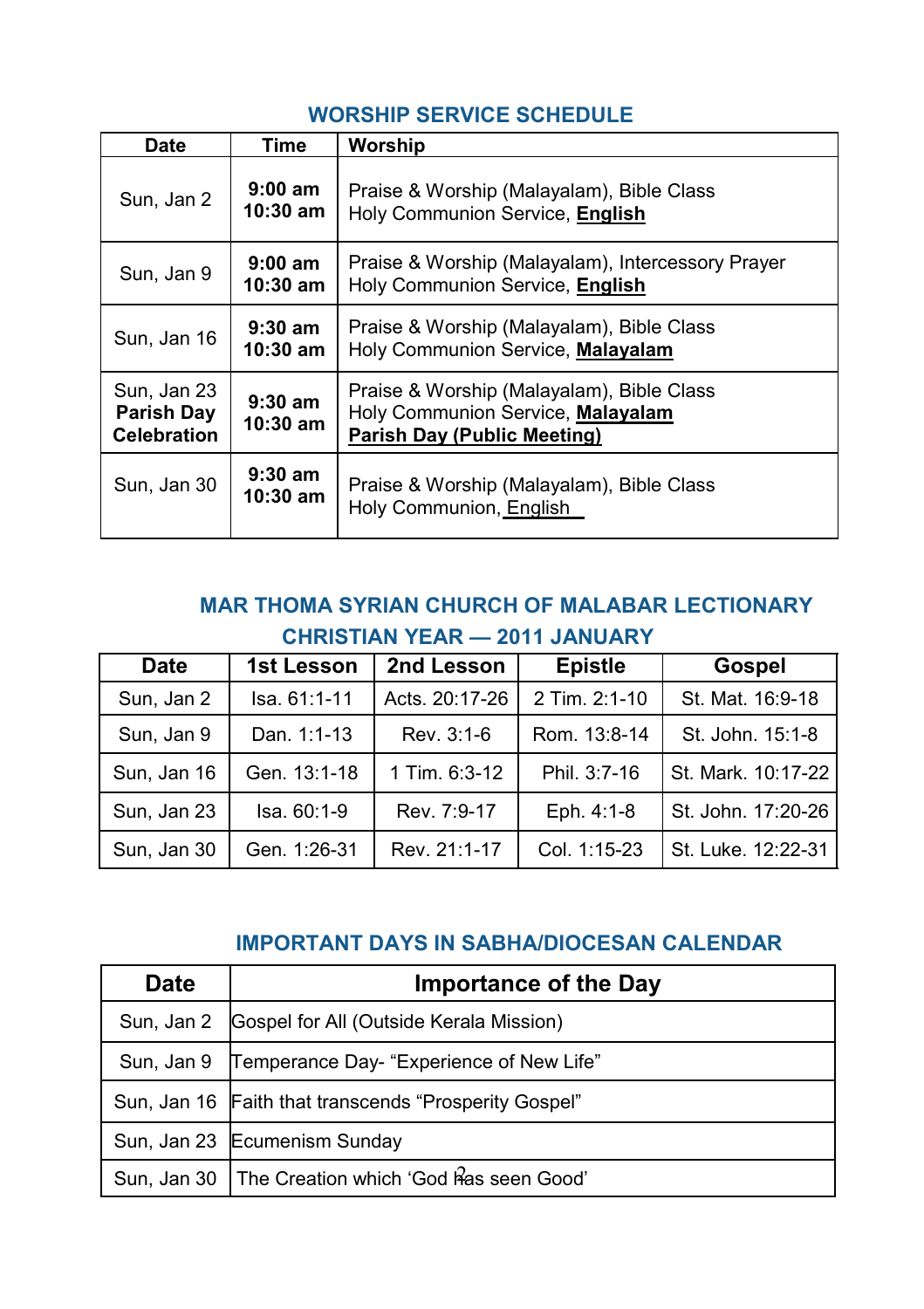

Dearly beloved in Christ,

 We are at the threshold of a new year. 2010 was an eventful year with varied and diverse experiences both locally and globally. We have witnessed countless human made catastrophes and natural calamities across the globe. Haiti's earthquake left 230,000 dead and monsoons left one fifth of Pakistan under water. Untold millions, hapless and innocent, are suffering as a result of other



causalities and unforeseen contingencies. Cruelty and criminality, violence and terrorism, war, strife, hatred, etc… caused agony and misery, havoc and fear among people in different parts of the world. The great recession and the resultant joblessness created financial crises and anxiety among people. Life is becoming more and more difficult and stressful here in this planet.

 Under these circumstances every right thinking person is tempted to doubt the providence of God and the rationale of our faith, but God is the one who controls the history and He is the Lord from everlasting to everlasting and generation to generation, as the Psalmist writes. While describing the miraculous return of the 33 Chilean trapped miners to life, Nancy Gibbs of Time Magazine very rightly puts it: "we wanted to celebrate grace under pressure, discipline in the face of despair and not settle in ourselves anything less." Yes, God is in control of everything. He is the eternal and unchanging God.

 As a parish we are setting aside a general theme for our thought and action throughout the year. Our theme this year is – LIVE IN HARMONY. It is the word used for oneness and a state of perfect unity. It is all about relationship and togetherness. As a believing community we have to sustain our relationship and enlarge the horizon of our connections – after all life is a web of interconnectedness. Let us live in harmony with God, with one another and also with the nature. Let us sincerely aspire to build an abundant community by awakening the power of families and neighborhoods.

New Year is a time of new decisions and resolutions.

- Set aside time to meet with God alone every day.
- Find time to meet as a family to praise God.
- Visit at least 10 houses of our parish which we haven't visited before.
- Stop all your addictions/failures –Pray to God for help.
- Set apart at least one tenth of your income and use it for helping others.
- Make an effort to understand our neighborhood and visit them.
- Eliminate your desires and thereby enlarge your satisfaction. Welcome 2011! Wish you all a Happy New Year!

Yours in His Service,



Rev. Joseph Johnny Vicar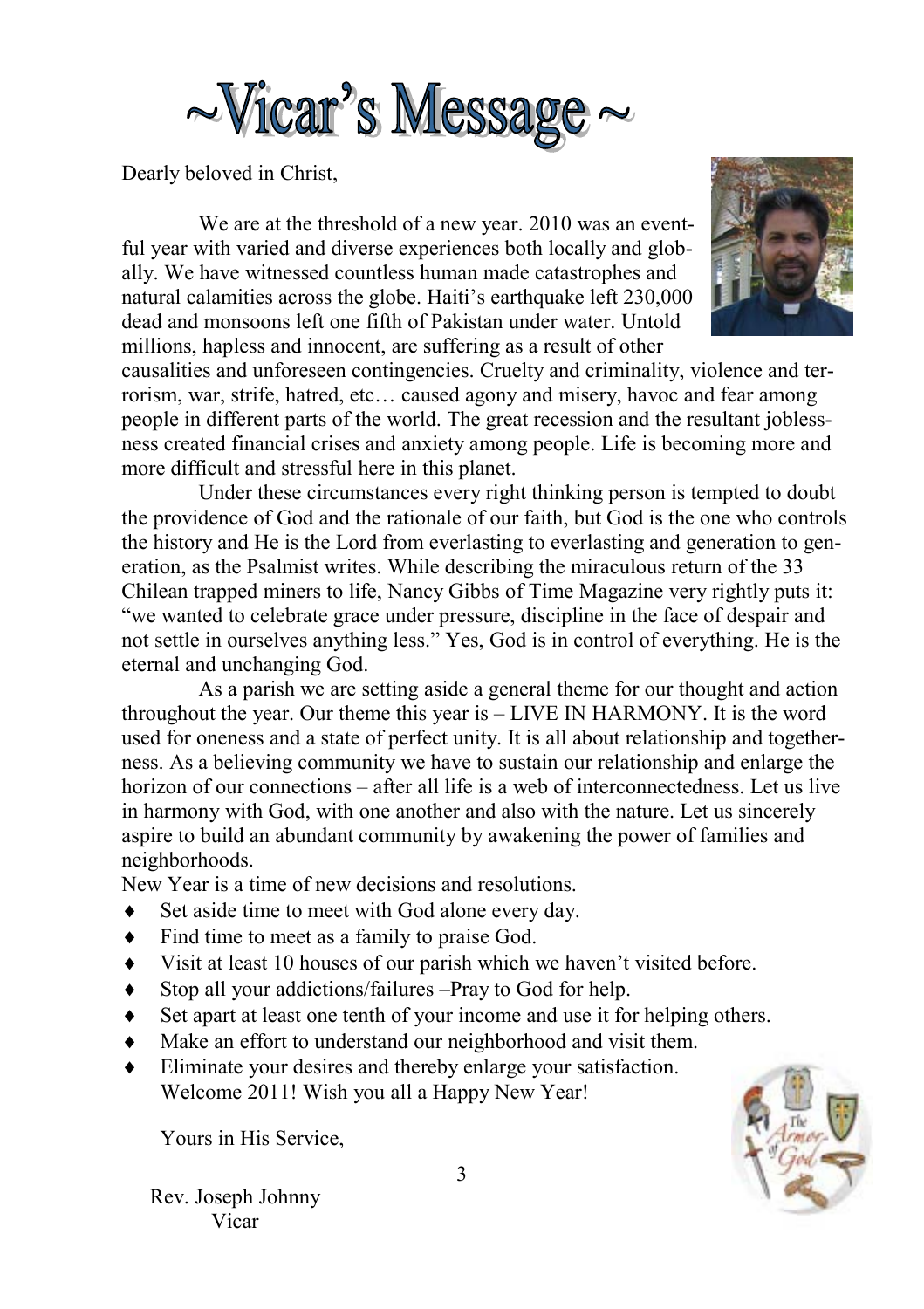#### **AREA PRAYER MEETINGS**

| <b>Area</b>                                          | Date & Time               | <b>Location</b>                       |
|------------------------------------------------------|---------------------------|---------------------------------------|
| Manhattan /<br>New Jersey                            | Sat, Jan 1,<br>6:30 pm    | <b>TBA</b>                            |
| <b>Yonkers South</b><br>(McLean<br>Ave) / Bronx      | Sun, Jan 2,<br>6:30 pm    | TBA                                   |
| <b>Upper West-</b><br>chester / CT                   | Sat, Jan 8,<br>6:30 pm    | Mr. Johnson S. Parayil<br>Pelham, NY  |
| Queens /<br>Long Island                              | Sun, Jan 9,<br>6:30 pm    | <b>TBA</b>                            |
| Yonkers East<br>(Central Ave)                        | Sat, Jan 15,<br>6:30 pm   | Mr. K. G. Varghese<br>Yonkers, NY     |
| Rockland                                             | Sun, Jan 16,<br>$6:30$ pm | <b>TBA</b>                            |
| Yonkers West<br>(Church-<br>Riverdale)               | Sun, Jan 22,<br>$6:00$ pm | Mr. Varghese Jacob<br>Yonkers, NY     |
| <b>Yonkers North</b><br>(Broadway)                   | Sun, Jan 23,<br>$6:30$ pm | Mr. Cheriyan Varughese<br>Yonkers, NY |
| <b>Yonkers North</b><br>(Broadway)<br>Special prayer | Sun, Jan 30,<br>6:00pm    | Mr. Thomas Mathew<br>Yonkers, NY      |

#### **PARISH DAY 2011**

4 **Celebrating 31 Years as a Parish on Sunday, Jan 23, 2011**  *Led By: Rev. Vinoy Daniel, Diocesan Secretary*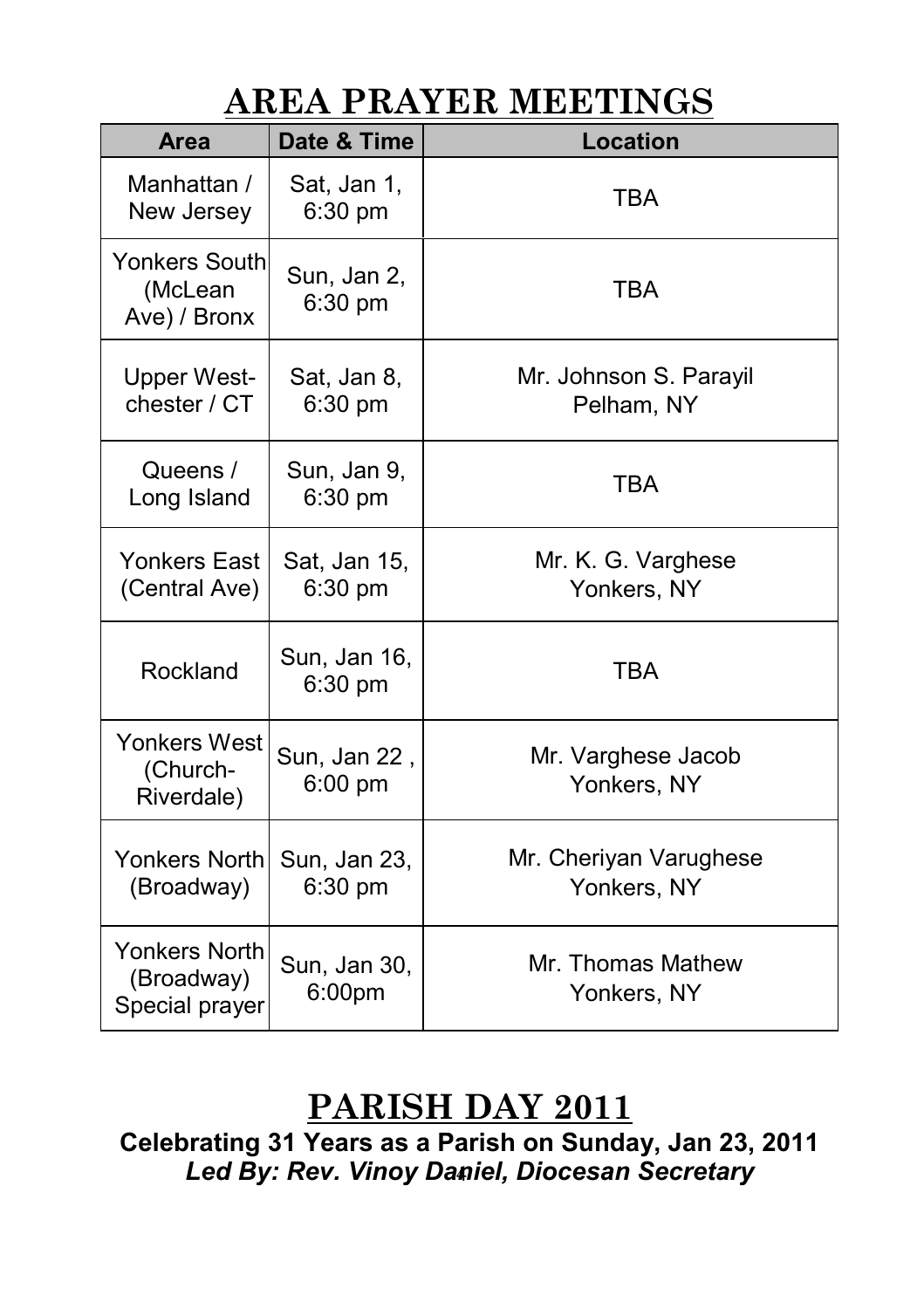### **Organizational Meetings**

#### **EDAVAKA MISSION**

**Prayer Meeting** at **Church** every **Wednesday** at **7:00 PM Except** 

| <b>Edavaka Mission Date &amp; Time</b> |         | Location          |
|----------------------------------------|---------|-------------------|
| Wednesday prayer Wed, Jan 03,          |         | Mr. Abraham Koshy |
|                                        | 7:00 pm | Pelham, NY        |

#### **SEVIKA SANGHAM**

#### **Bible Study** - 3rd Sunday at Church **Friday Prayer Meeting**

| <b>Sevika</b><br><b>Sangham</b> | Date &<br>Time            | Location                                  |
|---------------------------------|---------------------------|-------------------------------------------|
| Friday<br>Prayer                | Fri, Jan 7,<br>$9:30$ am  | Mrs. Aleyamma Philipose<br>Yonkers, NY    |
| Tuesday<br>Prayer               | Tues, Jan 4<br>5:30pm     | Mrs. Sosamma Abraham<br>Spring Valley, NY |
| Friday<br>Prayer                | Fri, Jan 14,<br>$9:30$ am | At Church                                 |
| Friday<br>Prayer                | Fri, Jan 21,<br>$9:30$ am | At Church                                 |
| Friday<br>Prayer                | Fri, Jan 28,<br>$9:30$ am | At Chruch                                 |

#### **MONTHLY FASTING PRAYER**

| Event                 | Date & Time  | Location         |
|-----------------------|--------------|------------------|
| Monthly               | Sat, Jan 15, | Mr. Saju M. Alex |
| <b>Fasting Prayer</b> | $10:00$ am   | Yonkers, NY      |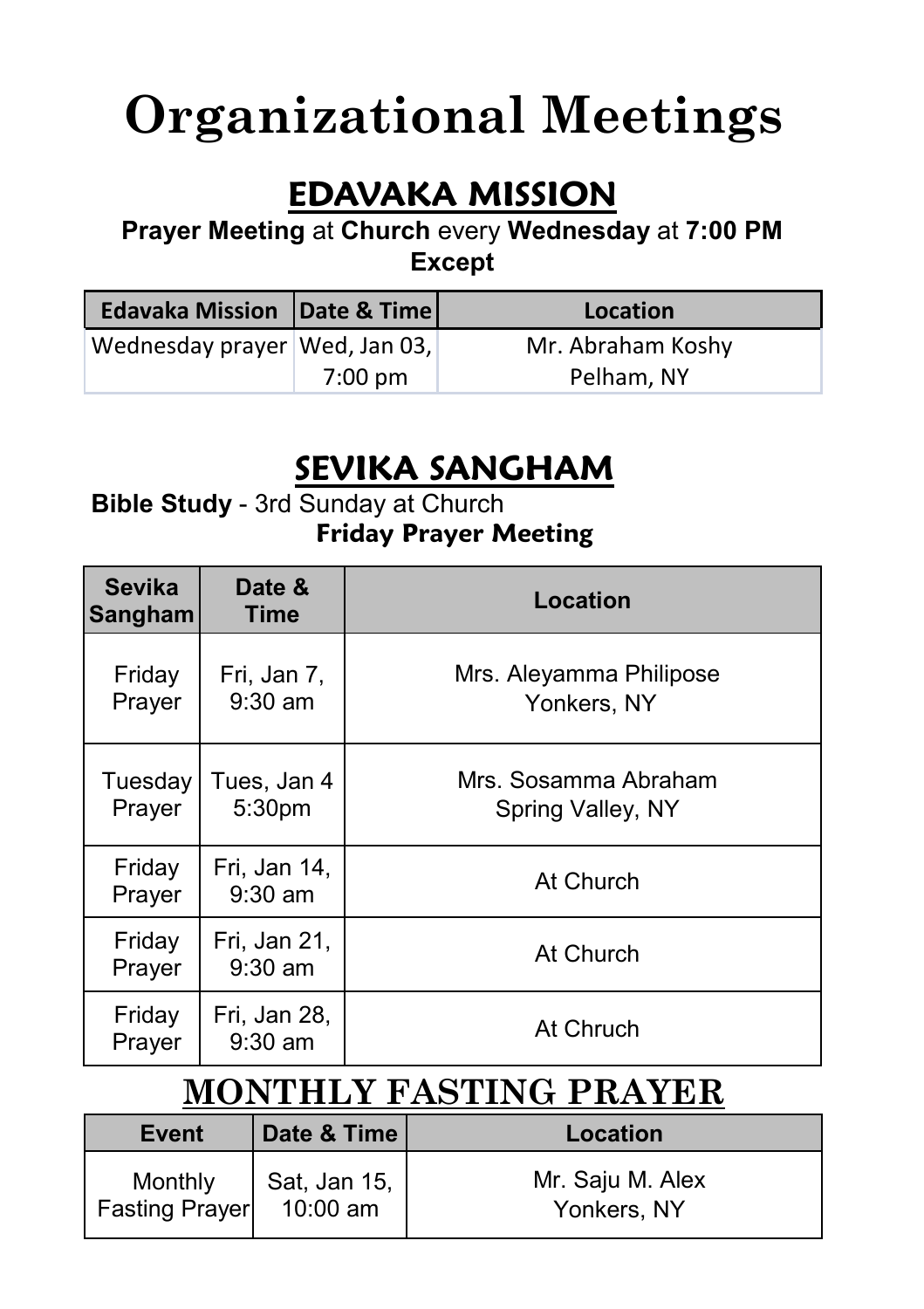#### **YUVAJANA SAKHYAM**

| <b>Event</b>   | Date & Time | Location |
|----------------|-------------|----------|
| Cottage Prayer | ™ВА         |          |

#### **YOUNG FAMILY FELLOWSHIP**

| Event                 | Date & Time                      | Location |
|-----------------------|----------------------------------|----------|
| Fellowship<br>Meeting | Fri, Jan 7,<br>$7:30 \text{ pm}$ | TRA      |

#### **Senior Citizen Fellowship**

| Event                 | Date & Time                                            | Location  |
|-----------------------|--------------------------------------------------------|-----------|
| Fellowship<br>Meeting | Sun, Jan 9,<br>Immediately<br>after worship<br>service | At Church |

#### **SUNDAY SCHOOL**

#### **Youth Fellowship**

**Dedication Night** 

Date: January 1, 2011 Time: 5:30pm Venue: At Church Bring your friends & family. Great way to start the New Year

6 *will rest in the shadow of the Almighty. I will "He who dwells in the shelter of the Most High say of the Lord, He is my refuge and my fortress, my God, in whom I trust."* Psalms 91:1-2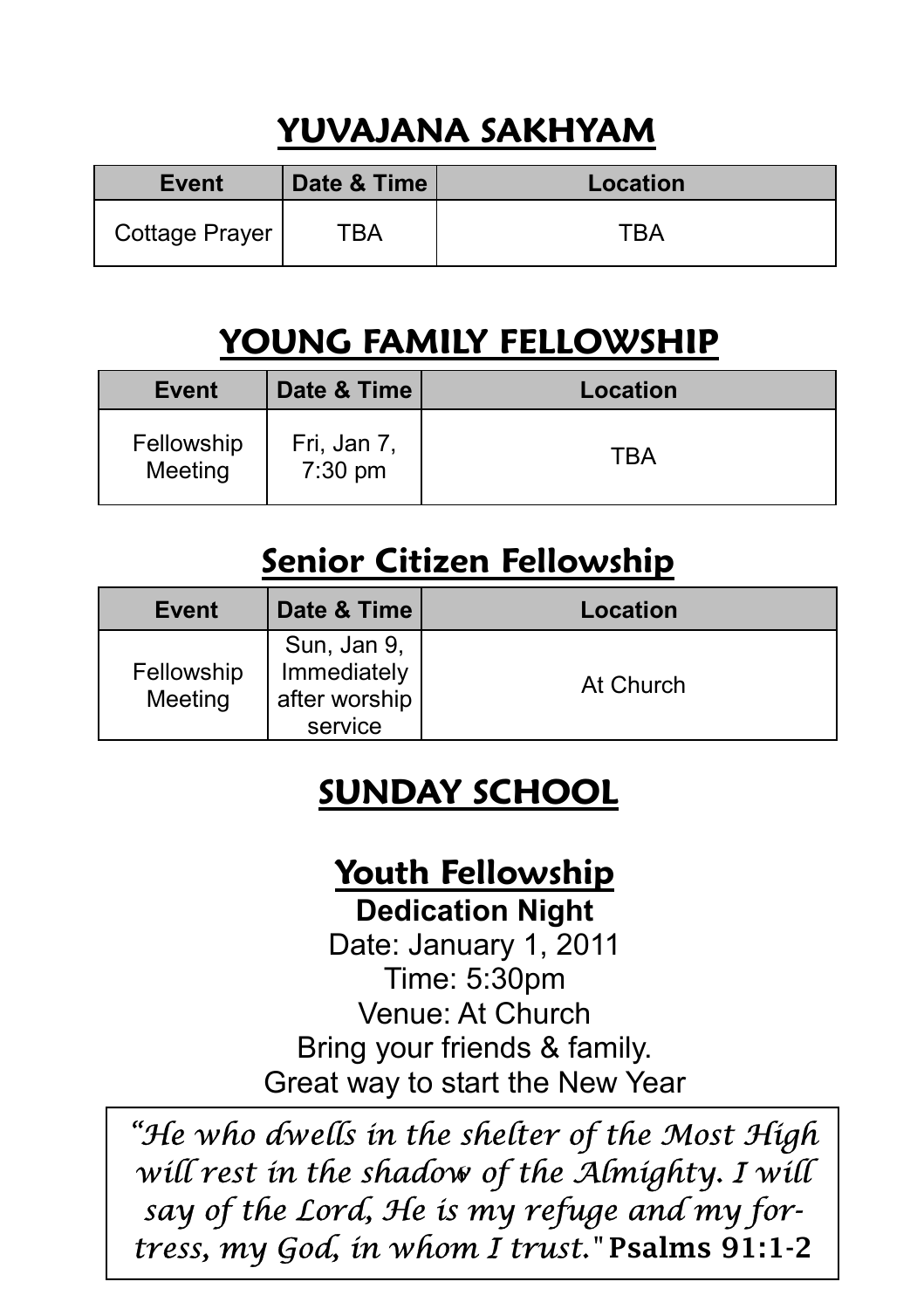#### **EXECUTIVE COMMITTEE - 2010**

**Position** Full Name Home Phone

#### **OFFICE BEARERS**

| Vicar/President                          | Rev. Joseph Johnny     | $(914)$ 376-6530 |
|------------------------------------------|------------------------|------------------|
| Vice President                           | Mr. John C. Thomas     | (914) 494-1931   |
| Secretary                                | Mr. Ullas P Thannickal | (845) 638-8075   |
| Treasurer                                | Mr. Raju P. Varghese   | (845) 268-3647   |
| Accountant                               | Mr. Samuel Ninan       | (201) 692-0649   |
| Lay Leader - Malayalam Mr. K.G. Varghese |                        | (914) 202-7093   |
| Lay Leader - English Mr. Blessen Kurian  |                        | (845) 352-3178   |
|                                          |                        |                  |

#### **AREA PRAYER GROUP REPRESENTATIVES**

| Manhattan/NJ                                       | Mr. Samuel Easo                                               | (201) 244-9805 |
|----------------------------------------------------|---------------------------------------------------------------|----------------|
| Queens/LI                                          | Mr. T.P. Jacob                                                | (516) 365-3750 |
| Rockland (Spring Valley) Mr. Thomas John           |                                                               | (845) 426-1856 |
| Rockland (Outside Spring Valley) Mr. George Varkey |                                                               | (845) 268-0812 |
|                                                    | Upper Westchester/CT Mr. Kochummen Geevarghese (914) 948-2363 |                |
| Upper Westchester/CT Mr. Mathew Abraham            |                                                               | (914) 939-8194 |
| Yonkers East                                       | Mr. Jacob Vaidian                                             | (914) 337-2470 |
| Yonkers North                                      | Mr. K. C Thomas                                               | (914) 963-3499 |
| Yonkers South/Bronx                                | Mr. Thomas P. John                                            | (914) 965-3979 |
| Yonkers West                                       | Mr. Mathew John                                               | (914) 346-5859 |

#### **MANDALAM & DIOCESAN REPRESENTATIVES**

| Sabha Mandalam                              | Mr. M. J. George | (914) 376-7185 |
|---------------------------------------------|------------------|----------------|
| Diocesan Representatives Mr. John C. Thomas |                  | (914) 494-1931 |
|                                             | Mr. P. T. Thomas | (845) 826-1110 |

#### **ORGANIZATIONAL REPRESENTATIVES**

| Choir                   | Ms. Joseph Eapen                          | (914) 237-6594 |
|-------------------------|-------------------------------------------|----------------|
| Edavaka Mission         | Mr. Thankachan GeeVarghese (914) 939-0282 |                |
| Sevika Sangham          | Mrs. Sosamma Abraham                      | (845) 426-2327 |
| Sunday School           | Mr. Anil Abraham                          | (914) 202-9106 |
| Youth Fellowship        | Mr. Johnson J. Parayil                    | (914) 813-1032 |
| Young Family Fellowship | Mr. John Abraham                          | (845) 634-9319 |
| Yuvajana Sakhyam        | Mr. Sunny P. Ninan                        | (845) 634-4925 |

#### **AUDITORS**

| Mr. John P. Varghese | (914) 968-1126 |
|----------------------|----------------|
| Mr. P.C. Chacko      | (914) 934-8680 |

| $(914)$ 968-1126 |
|------------------|
| (914) 934-8680   |